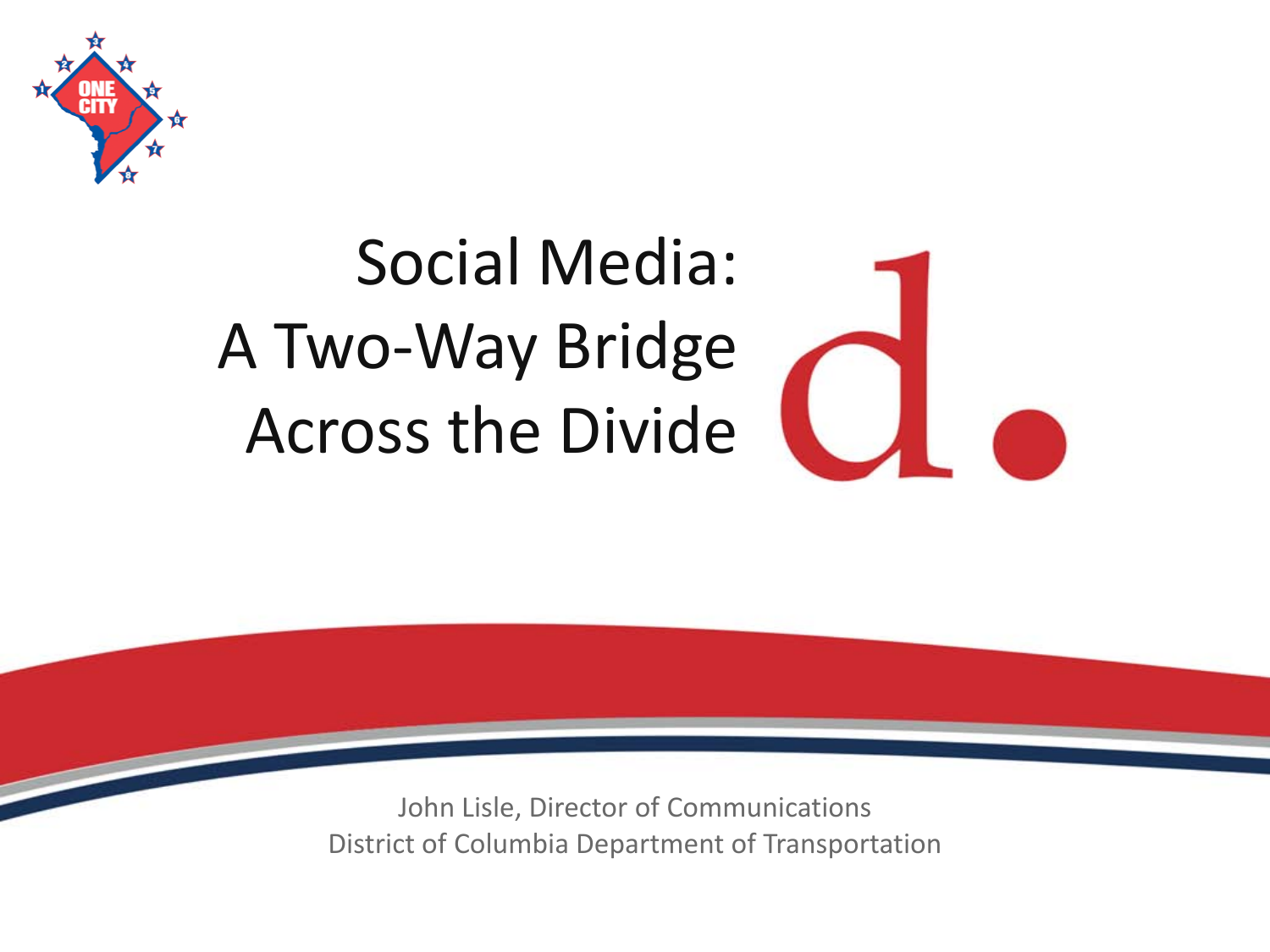#### Ancient History

- Three years ago, this is how DDOT communicated with its customers:
	- o Snail Mail
	- o Fax/Telephone
	- o Email
	- o Website
- No social media presence at all

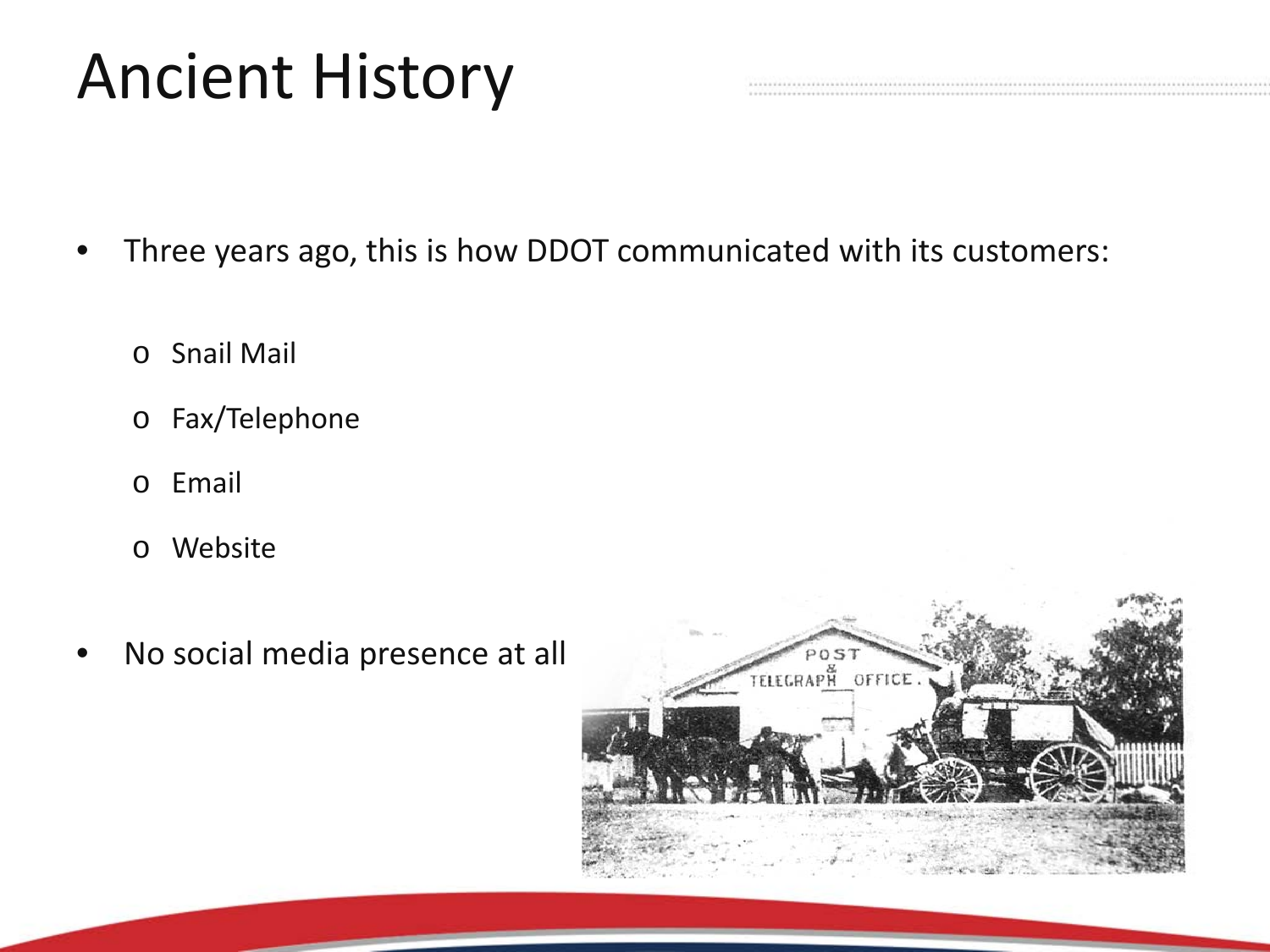#### Old School

Agency standards for responding to written inquiries:

o Acknowledgement within 48 hours

o Full Response within 30 days

• Voicemail:

o Within 24 hours or the next business day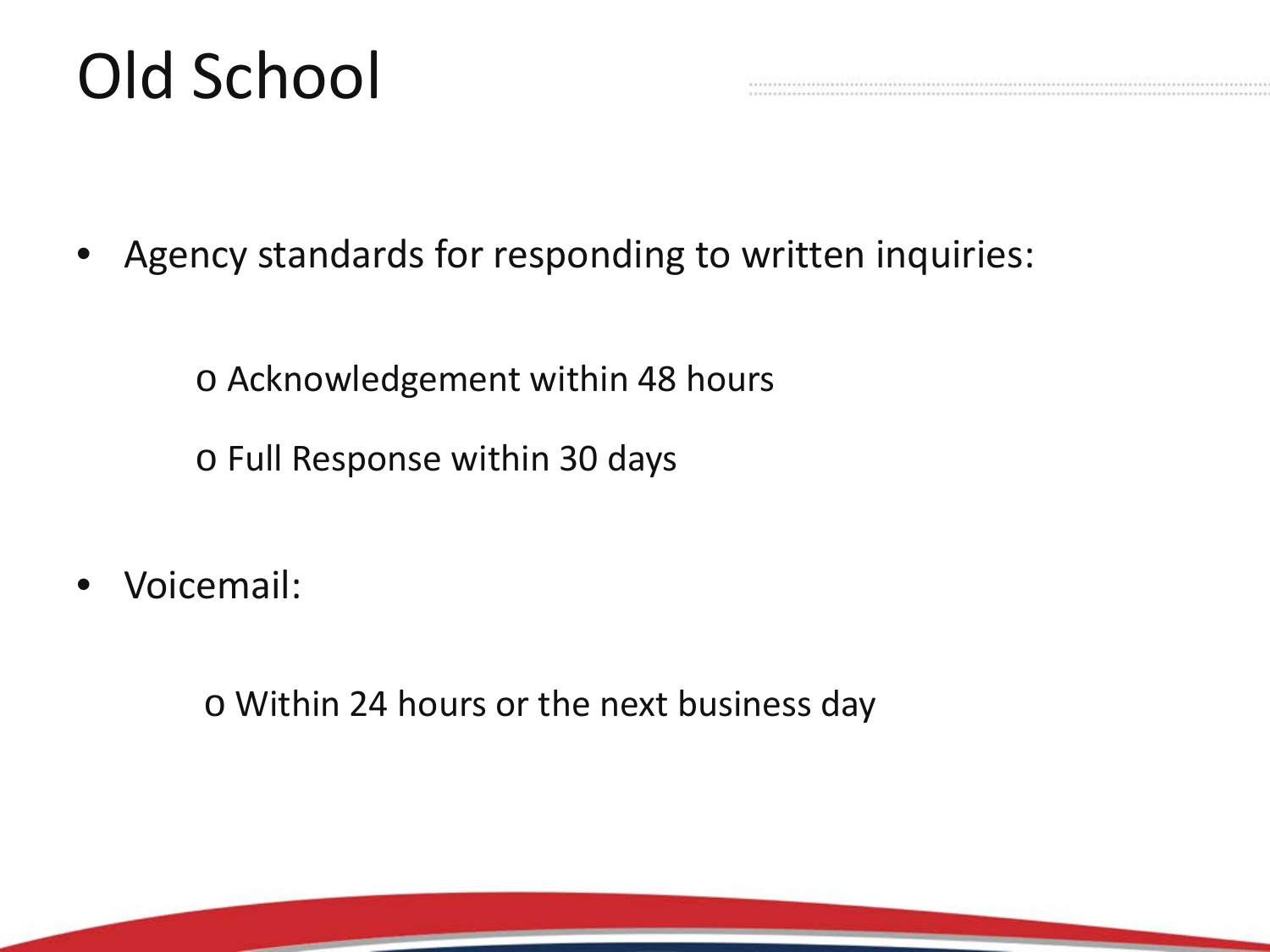#### **Today**

• Response with social media can be immediate, almost instantaneous

• Can use it to communicate with public and media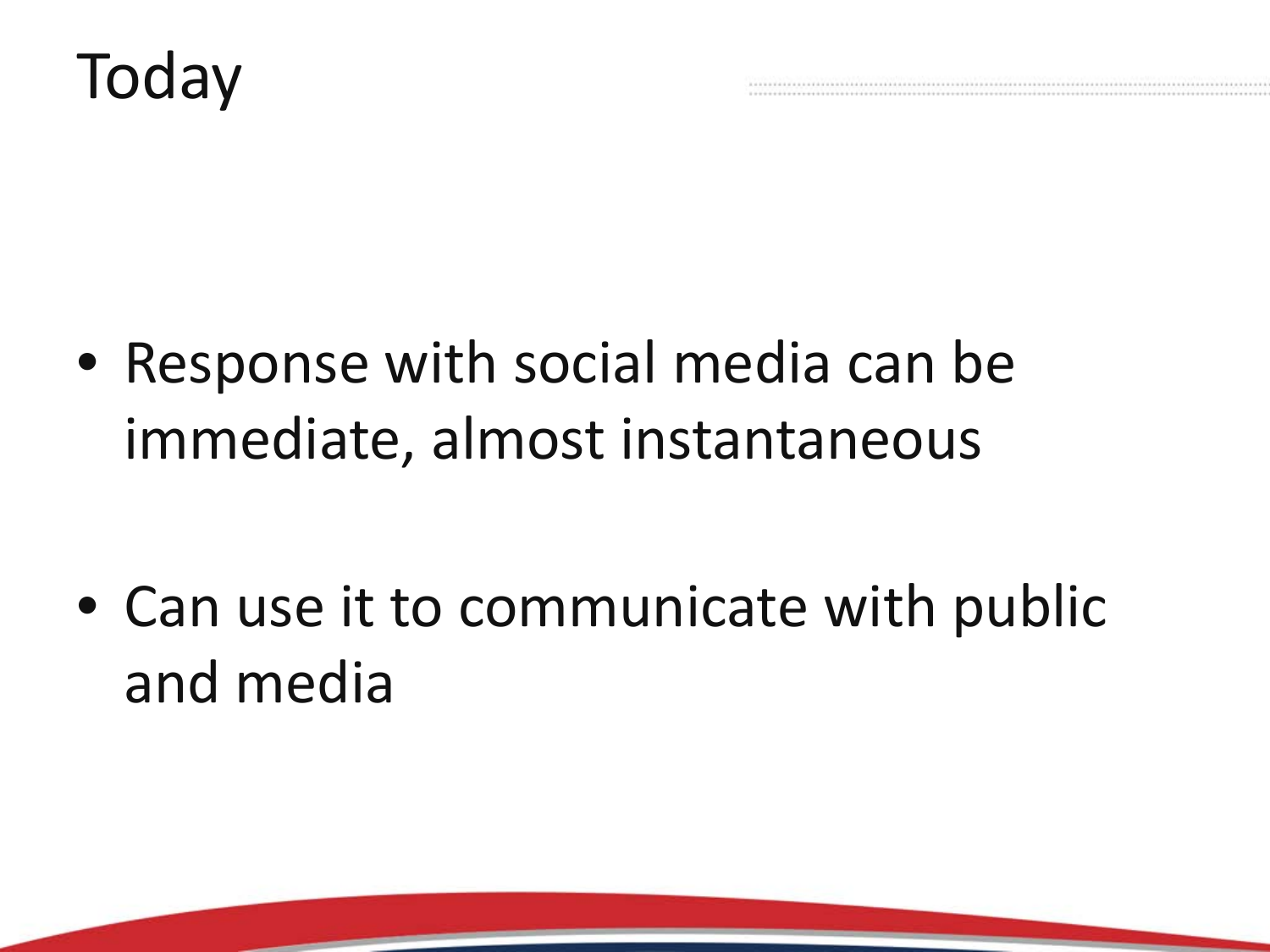#### Social Networking

- Today DDOT has most robust social media presence in DC Government
	- **Twitter**
	- Facebook
	- Flickr
	- YouTube
	- d.ish blog
	- Scribd

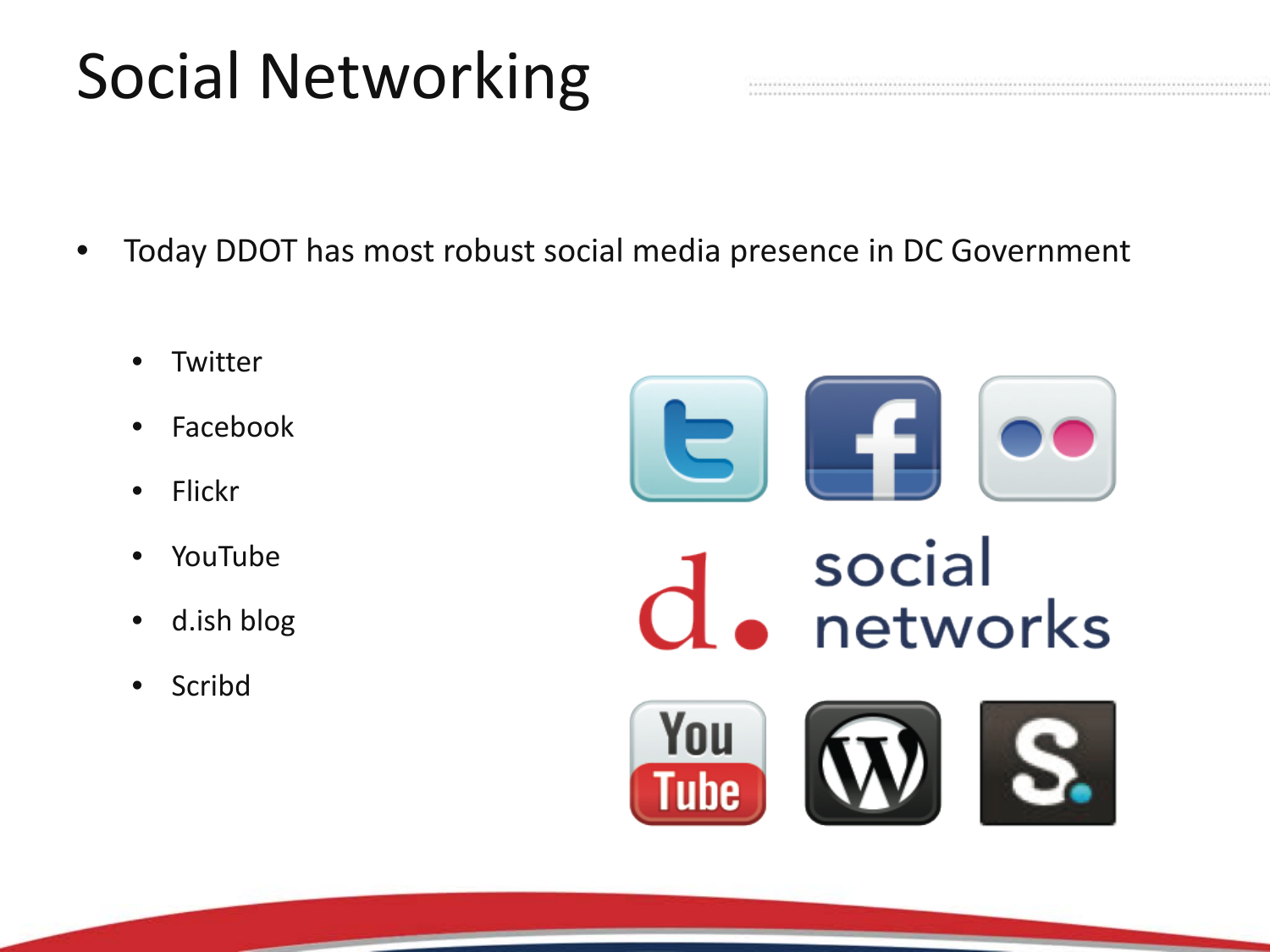#### Social Networking

- DDOT began using social media in March 2009
- Greatest success with Twitter, @DDOTDC, which we launched for Potholepalooza campaign
- Motorists could report pothole locations with a tweet
- By Early December 2009 had 740 followers
- In February 2010 had grown to 2748 followers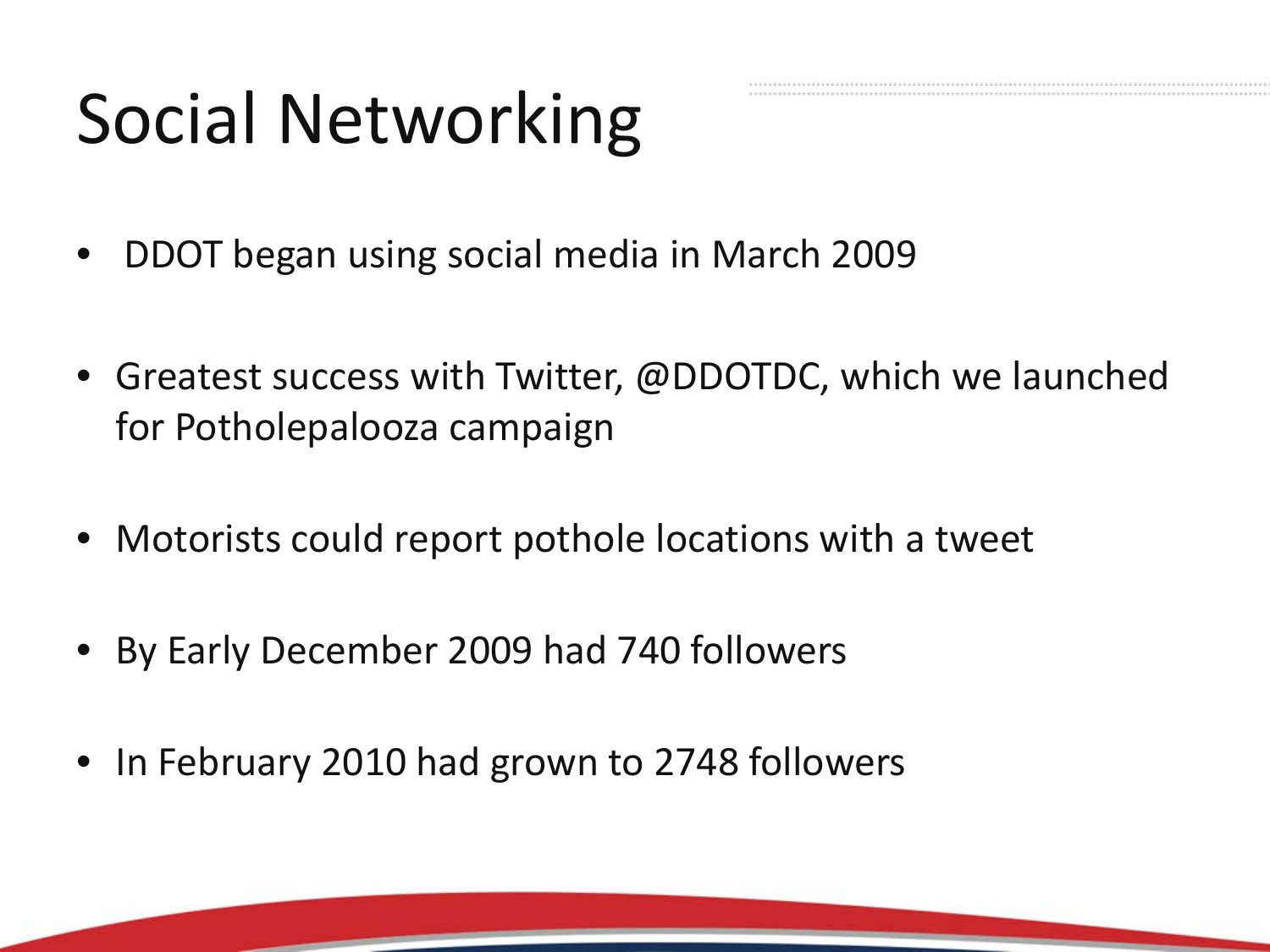#### "Twizzards"

- What Happened?
	- It snowed… a lot
	- 3 blizzards hit DC, 2 in a single week
	- As a result, @DDOTDC added 2,000 more followers in just 2 months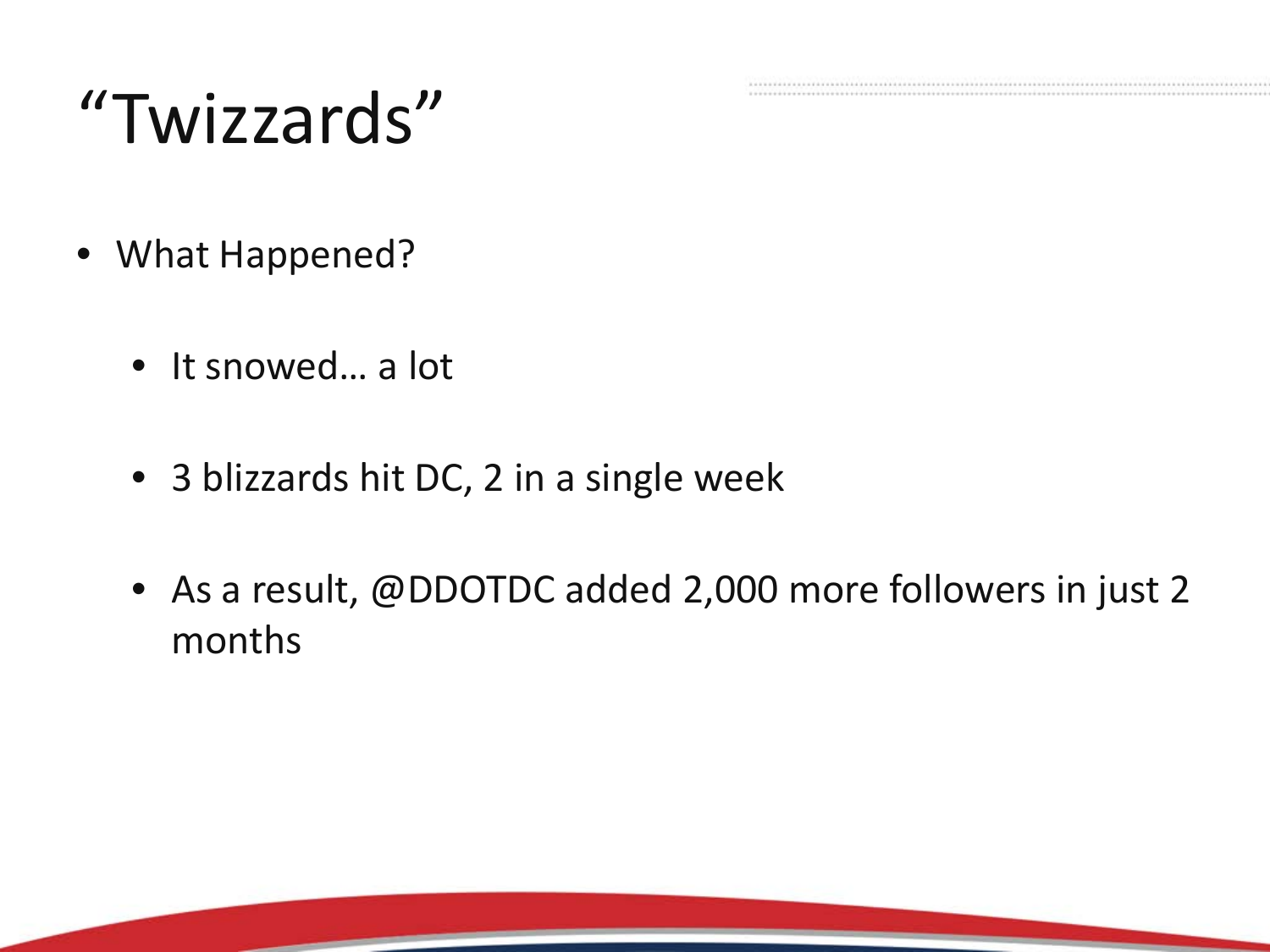#### Momentum

#### • Started with single tweet that spread like wildfire



DCist\_Updates RT @DDOTDC: SNOW UPDATE: NWS now forecasting 10-20 inches of snow for the District. 11:44 AM Dec 18th from Tweetie



ICallShotgunn FML RT @DDOTDC SNOW UPDATE: NWS now forecasting 10-20 inches of snow for the District. 11:39 AM Dec 18th from Power Twitter



**M** danawalker OMG NO!!!!! RT @DDOTDC: SNOW UPDATE: NWS now forecasting 10-20 inches of snow for the District. 11:35 AM Dec 18th from Power Twitter



turnageb RT @DDOTDC: SNOW UPDATE: NWS now forecasting 10-20 inches of snow for the District. 11:34 AM Dec 18th from TweetDeck



eclectic1978 RT @DDOTDC SNOW UPDATE: NWS now forecasting 10-20 inches of snow for the District.//Woohoo! 11:31 AM Dec 18th from Twittelator



dimickj YES !!! RT @DCBadger: RT @DDOTDC: SNOW UPDATE: NWS now forecasting 10-20 inches of snow for the District. 11:29 AM Dec 18th from UberTwitter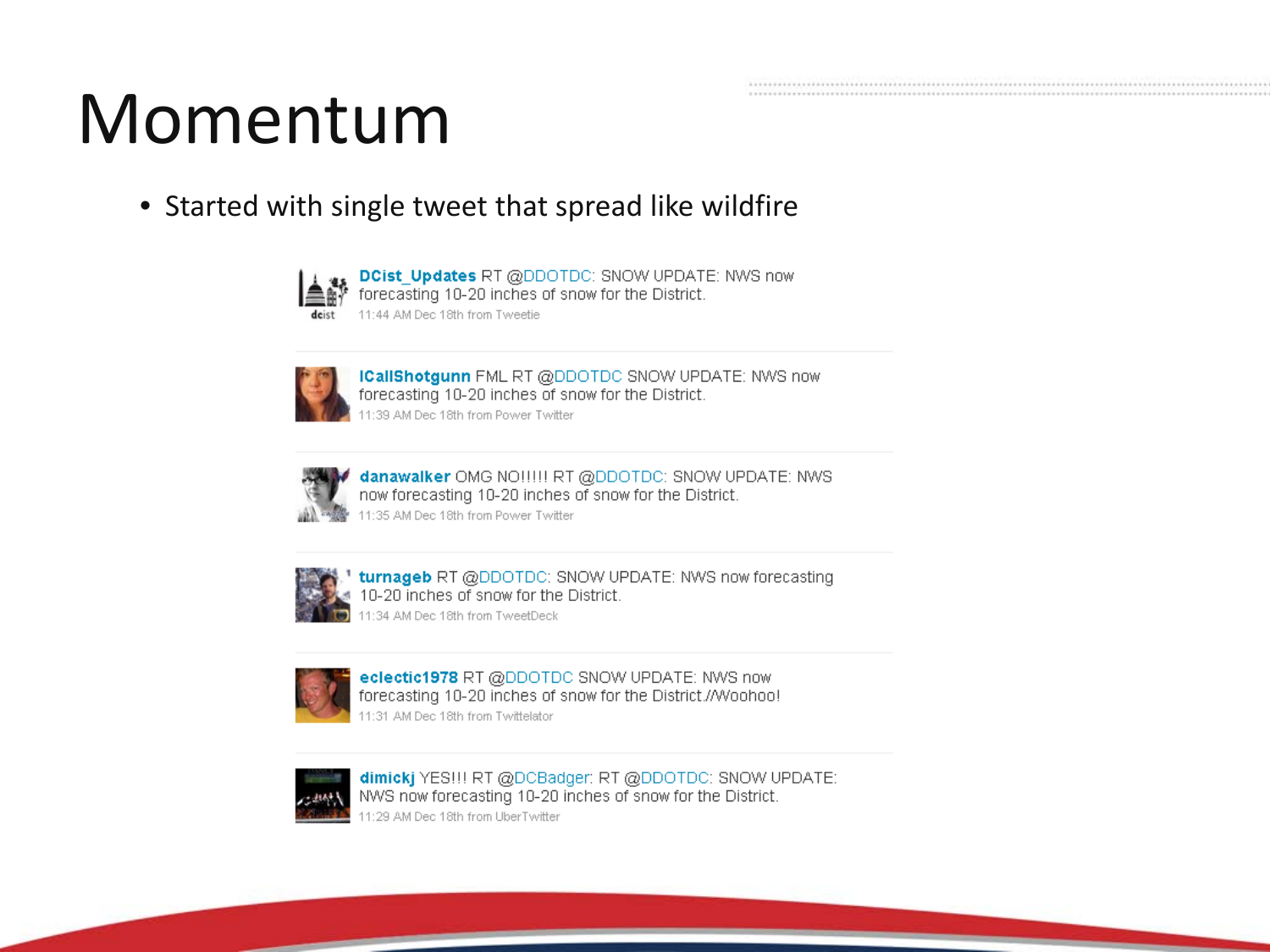#### Carpe Diem

- Quickly realized the potential
- Accepted the responsibility
- Tweeted almost around the clock from office, home, car, street
- Shared weather alerts and snow removal updates, transportation information.
- Also responded to comments, answered questions and even encouraged residents to send photos of their plowed or unplowed streets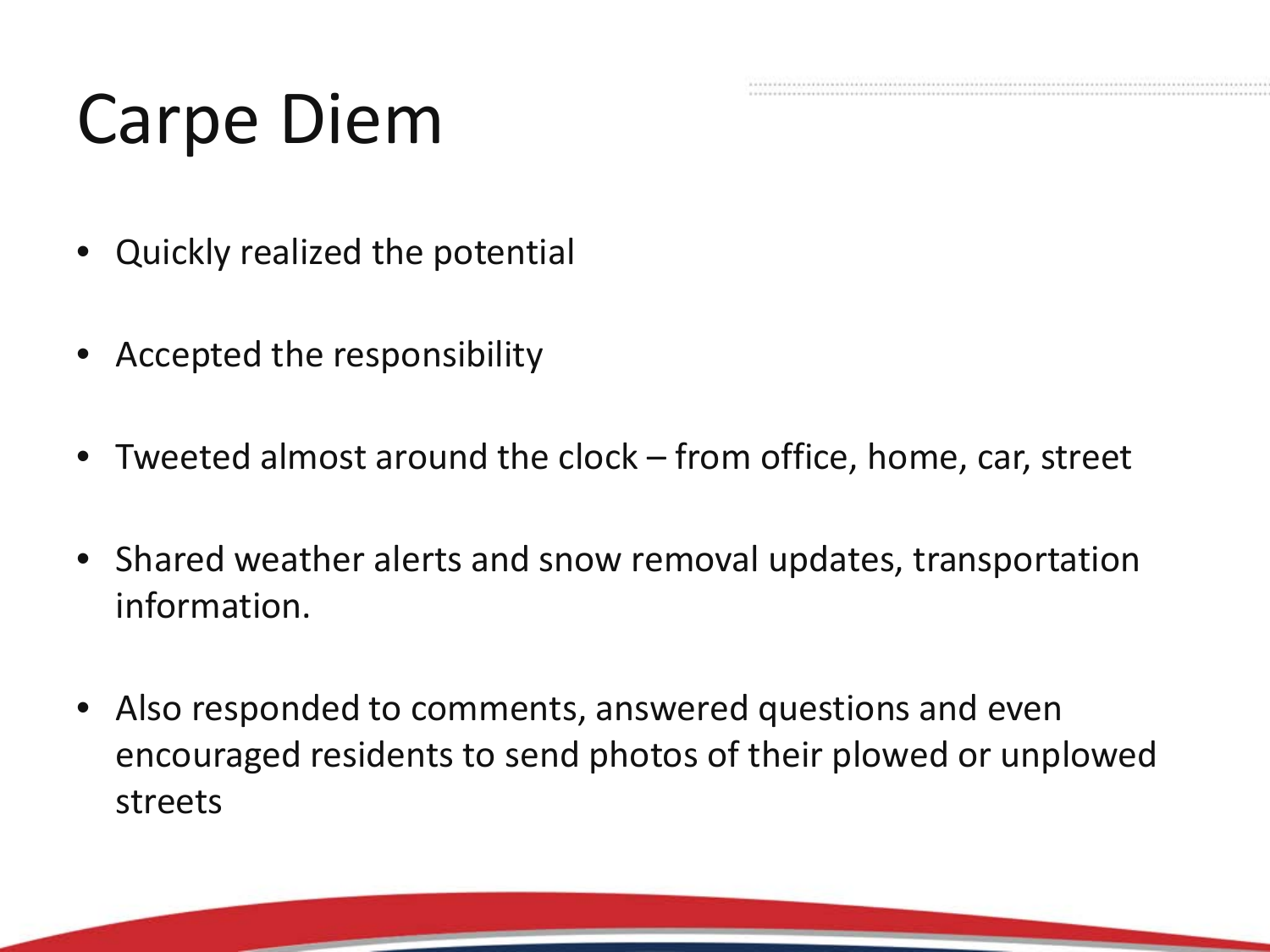## #Winning!

- Why were we successful?
	- Established @DDOTDC as a **resource** and an **authority**, especially during an emergency or storm
	- But also, we were **accessible** and **responsive**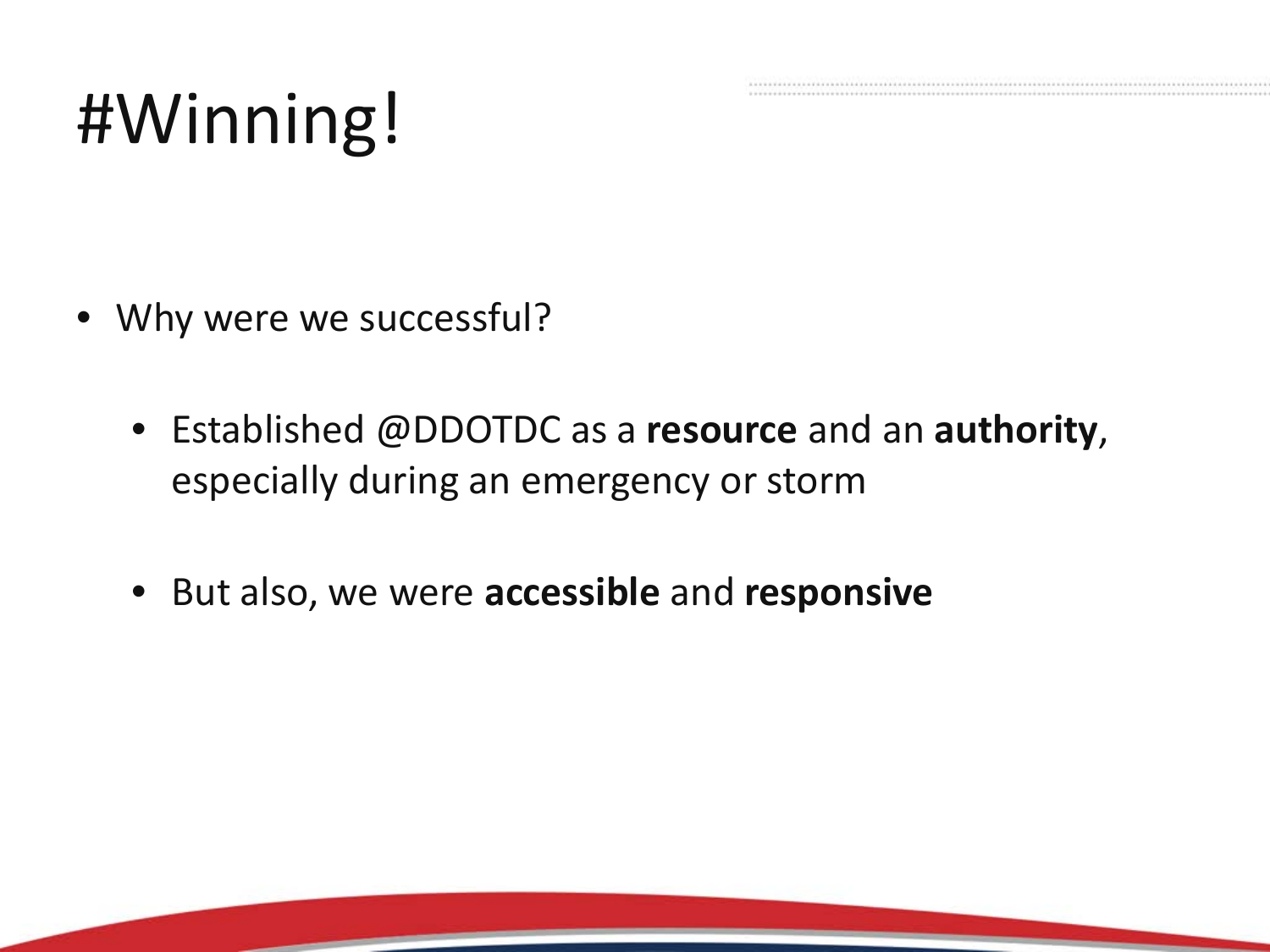## @DDOTDC

- Today more than **8,400** followers
- Day-to-day: field complaints, answer questions and take service requests
- Ramp it up during emergencies, weather events, incidents – in short, any time great numbers of people are turning to Twitter for information
- Respond rapidly to comments and questions
- Has garnered very positive feedback and improved image of agency

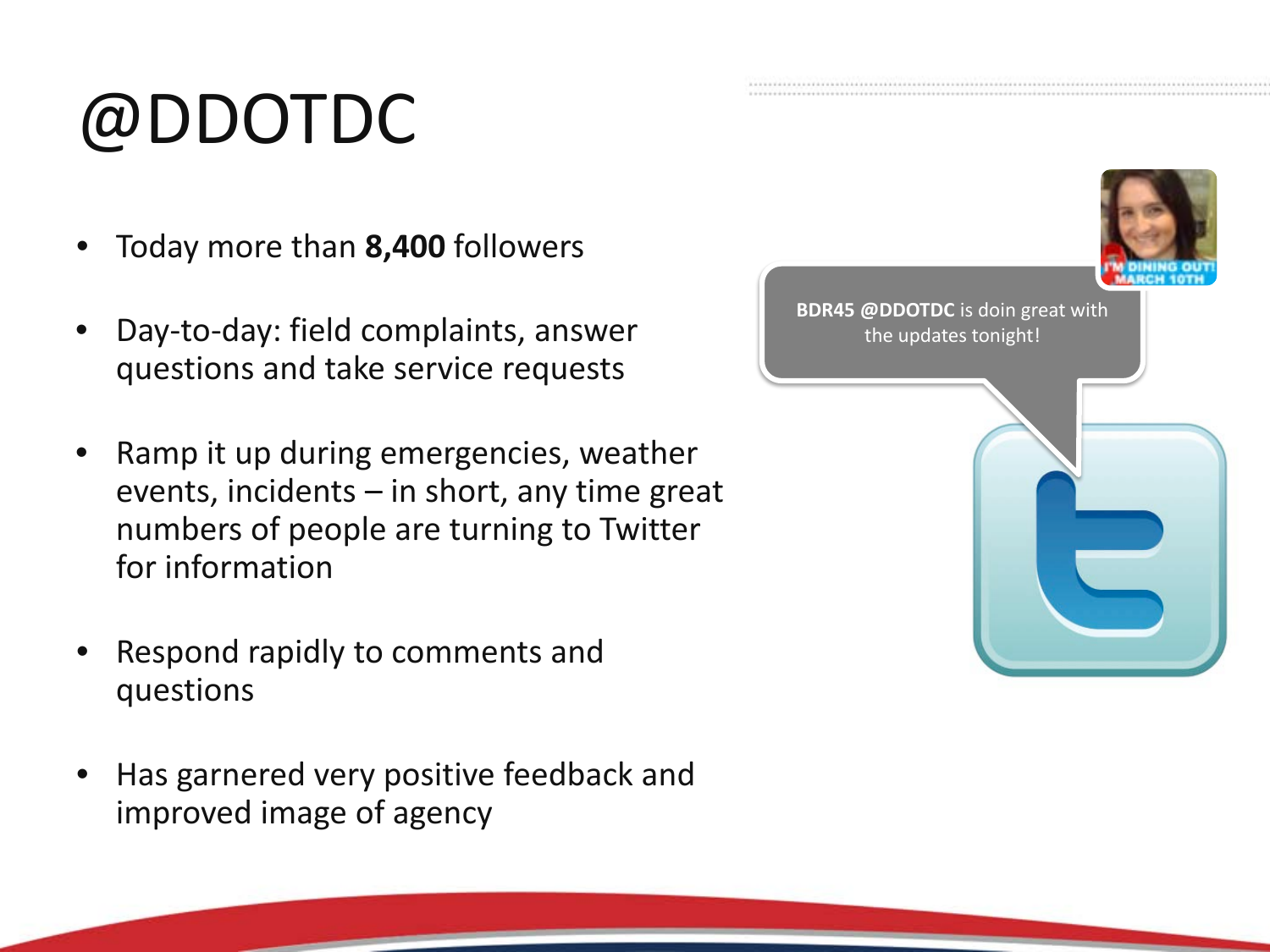# Earthquake

**[@DDOTDC](http://twitter.com/)** It is a good time to consider delaying your trip home. Traffic is very heavy and there are transit delays as well. **[#DCEarthquake](http://twitter.com/)** 

**[@DDOTDC](http://twitter.com/)** Crews now are now en-route to inspect our bridges and tunnels.

> **[@DDOTDC](http://twitter.com/)** [.@smitticus](http://twitter.com/) The bridges are not closed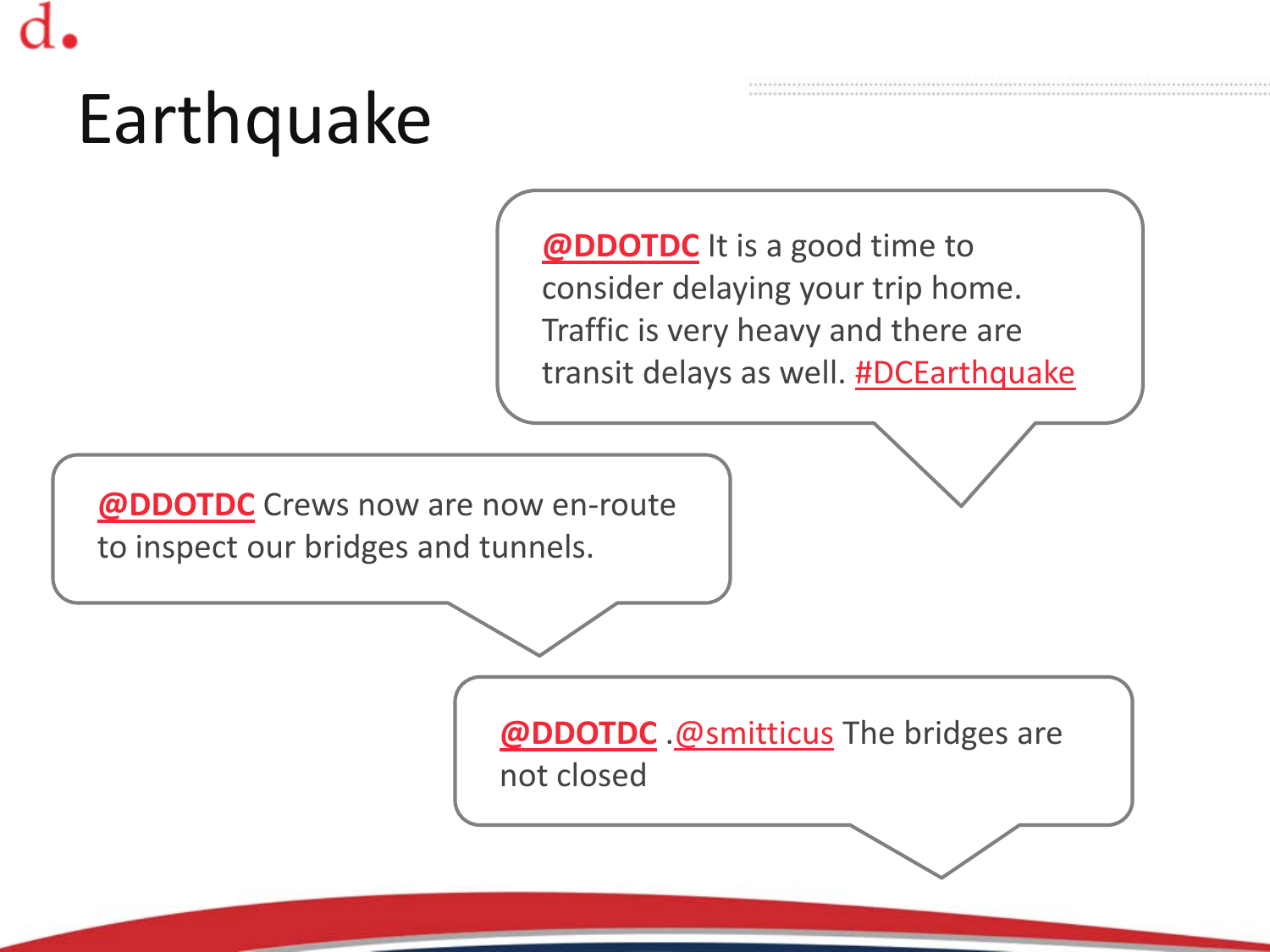#### Hurricane Irene

**[@DDOTDC](http://twitter.com/)** Sections of Broad Branch and Kalmia Roads, NW will close at 3pm today as a precaution due to risk of high water. **[#DCIrene](http://twitter.com/)** 

**[@DDOTDC](http://twitter.com/)** Please keep reporting downed trees to 311 and we'll work our best to clear them out [http://311.dc.gov](http://311.dc.gov/)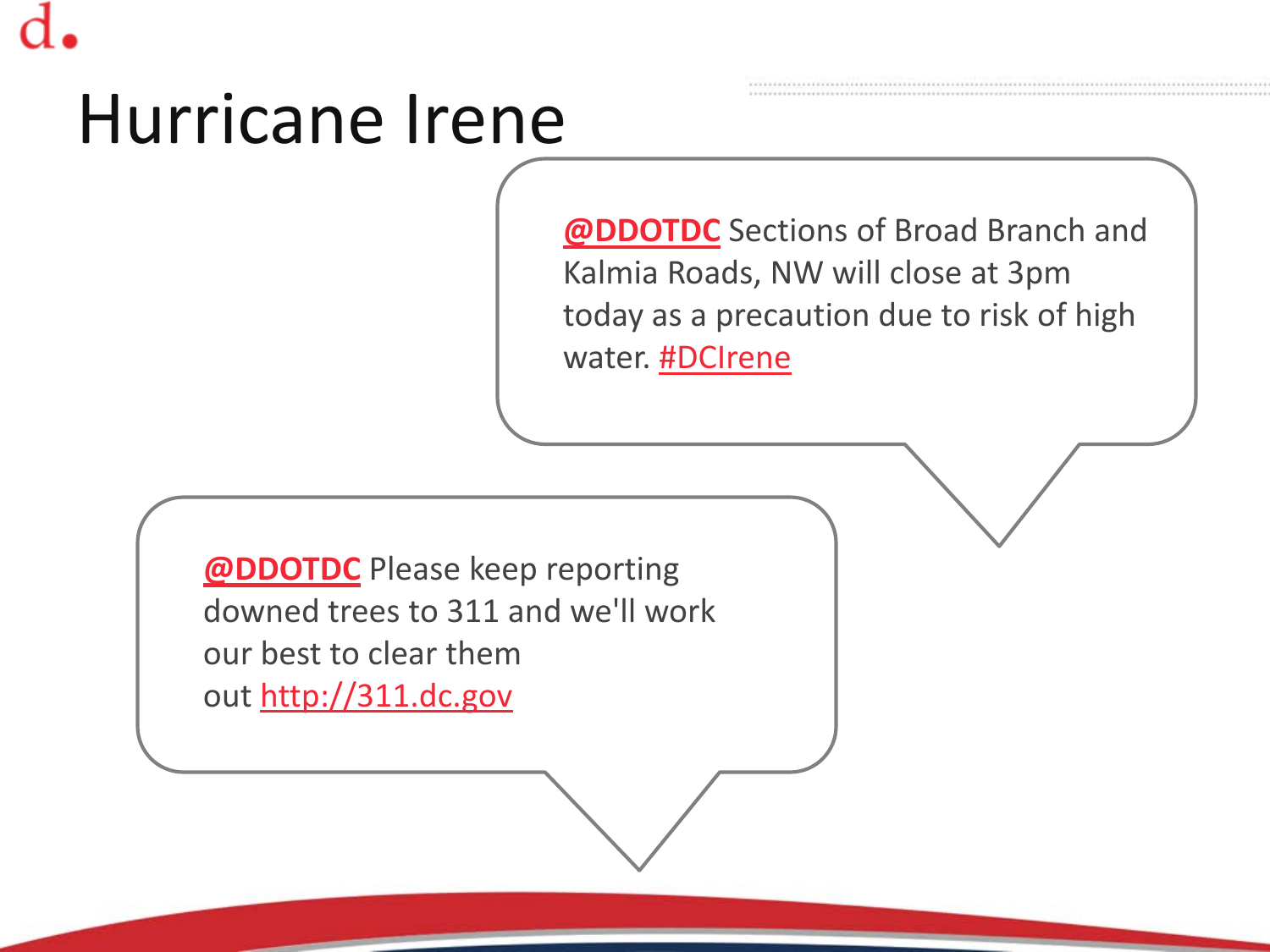[digiphile](http://hootsuite.com/dashboard): [@DDOTDC](http://hootsuite.com/dashboard) Is there a way for DC citizens to report downed trees & branches in the District without calling 311? Any apps for that? **[#DCIrene](http://hootsuite.com/dashboard)** 

**[DDOTDC](http://hootsuite.com/dashboard)**: [@digiphile](http://hootsuite.com/dashboard) You can report on the 311 website as well @ [http://311.dc.gov](http://311.dc.gov/) under "Tree Inspections" then select to report downed trees.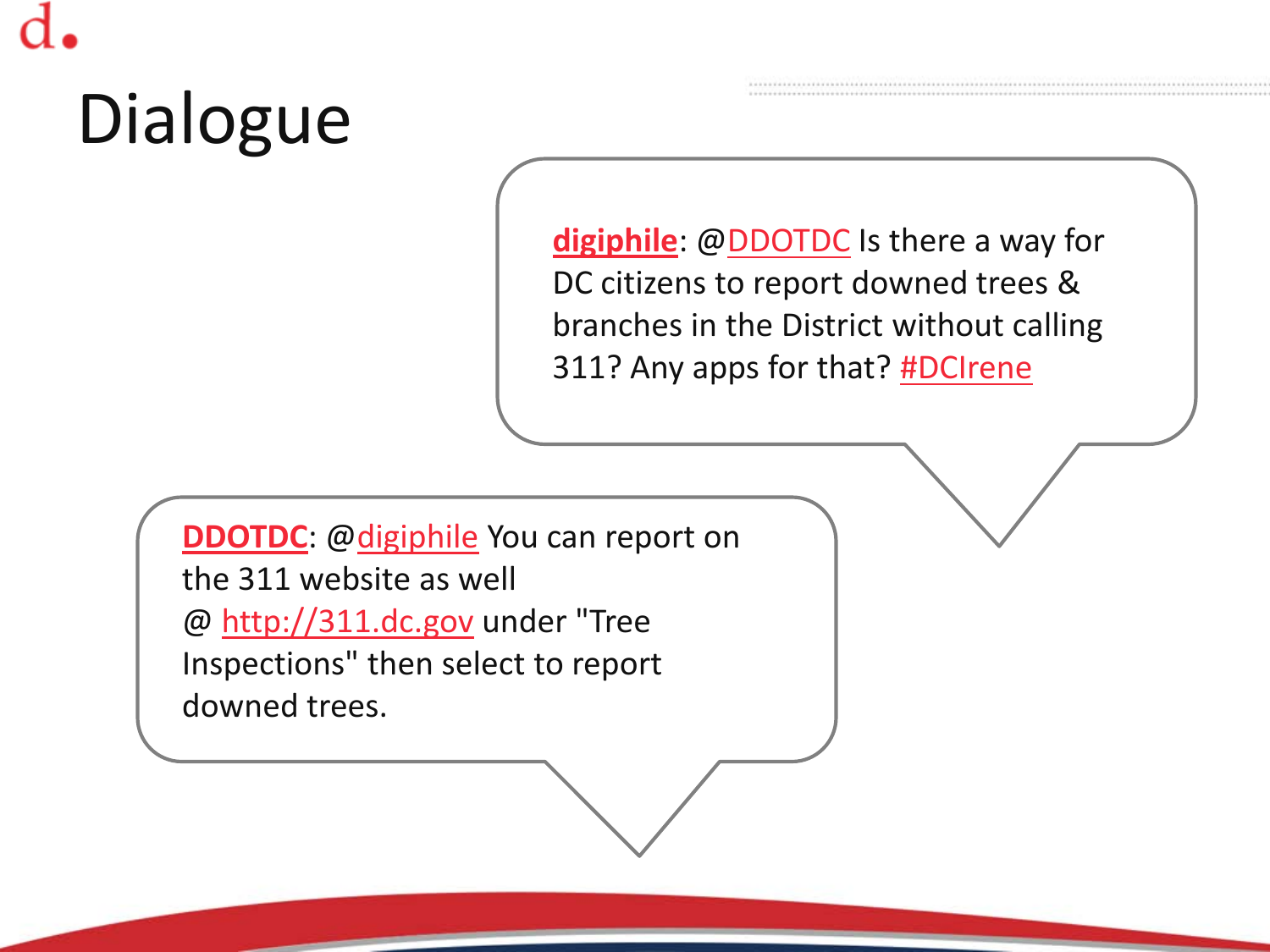[RobbyCU](http://hootsuite.com/dashboard): [@DDOTDC](http://hootsuite.com/dashboard) Potomac ave se & So cap st se. Heading westward to sw pple go strait in rt trn only lane. Risk of accidents high.

**[DDOTDC](http://hootsuite.com/dashboard)**: [@robbycu](http://hootsuite.com/dashboard) Thanks, we'll have our traffic safety team look into it.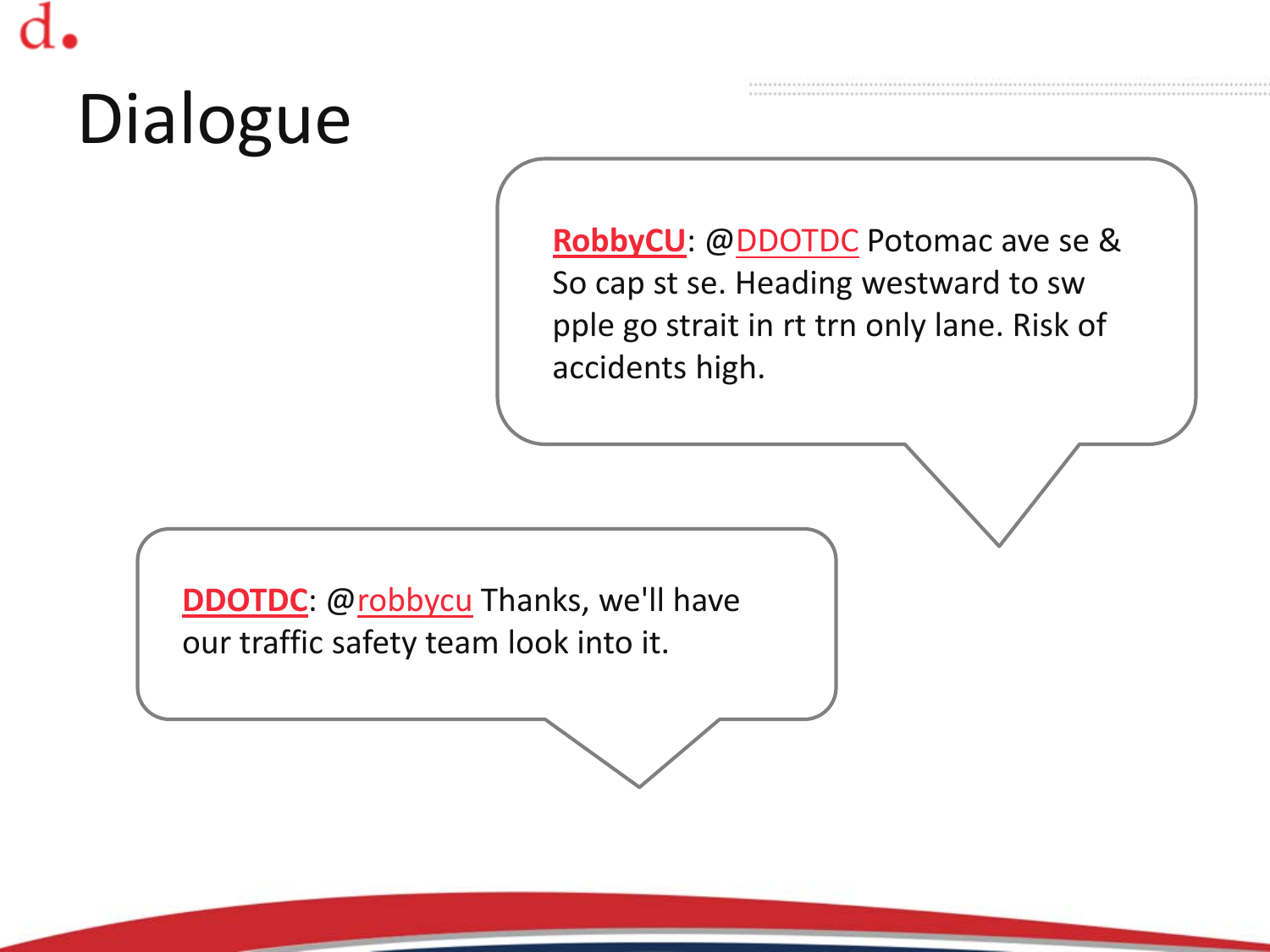[p\\_nami](http://twitter.com/) @**[DDOTDC](http://twitter.com/)** corner of 15th and L st NW. Everyone on the block got tix b/c of the contradictory signs on the street

[DDOTDC](http://twitter.com/) @**[p\\_nami](http://twitter.com/)** We will take a look at the signs. In the meantime, keep in mind you should always follow the most restrictive sign.

> [p\\_nami](http://twitter.com/) @**[DDOTDC](http://twitter.com/)** but thank you for your "advice". I think. Yeah...thank you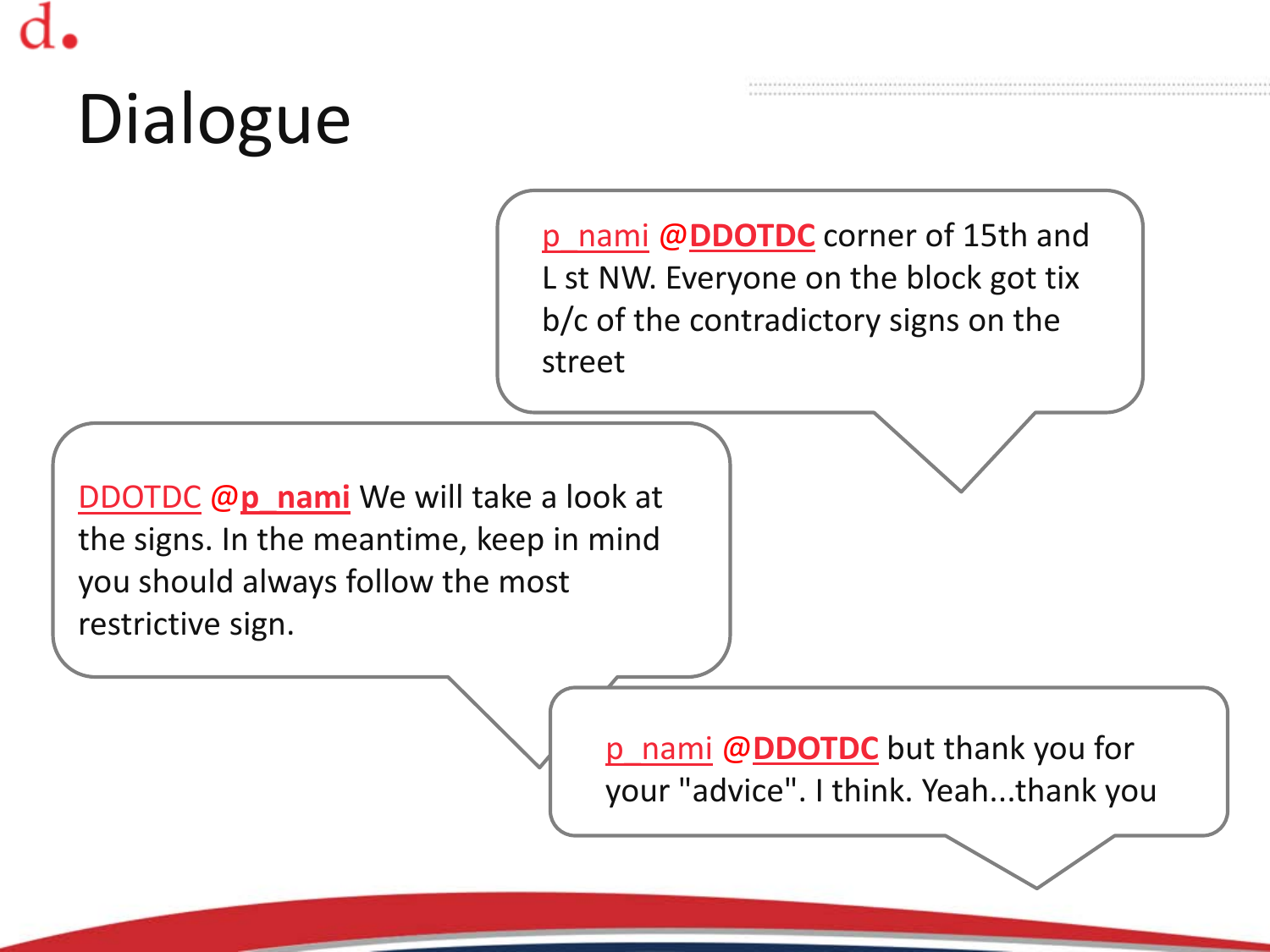**[DDOTDC](http://hootsuite.com/dashboard)**: Wow, I think [@MYDcWater](http://hootsuite.com/dashboard) is trying to scare my kids (and me). Have you watched "A Drop's Life"? <http://t.co/AyRA9Ee>

**[mydcwater](http://hootsuite.com/dashboard)**: [@DDOTDC](http://hootsuite.com/dashboard) We didn't realize government agencies could procreate... but glad the little DDOTlets liked the cartoon!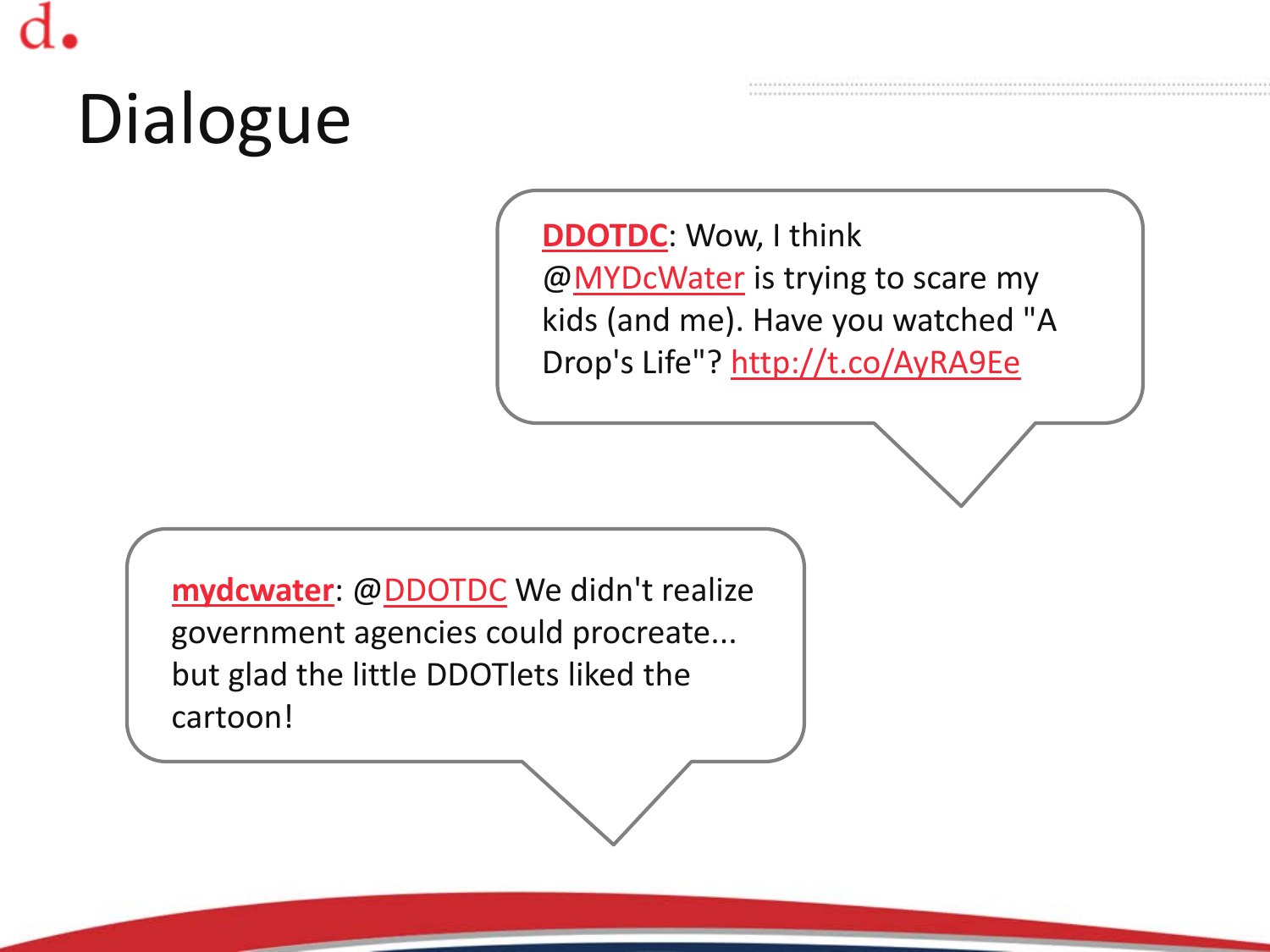## Lighter Side

**[@DDOTDC](http://twitter.com/)** We get blamed for everything :-) RT [@Dizzyluv25](http://twitter.com/) During the first part I thought it was [@DDOTDC](http://twitter.com/) because of all the construction on Penn Ave.

**[@DDOTDC](http://twitter.com/)** Brilliant RT [@jweb:](http://twitter.com/) New DC tourism slogan: "Come for the earthquakes, stay for the hurricanes."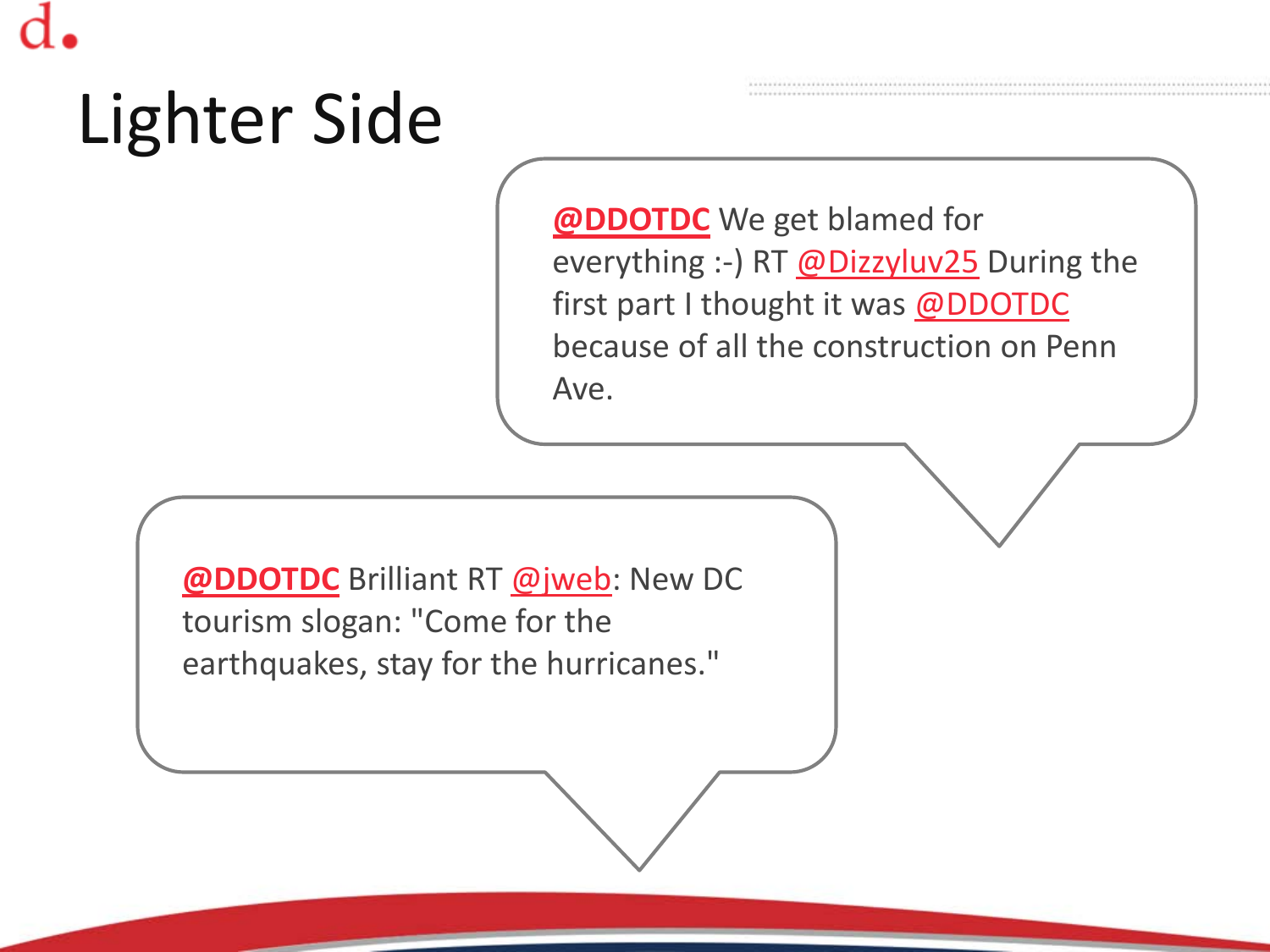#### Summary

- **Strive to be:**
	- o A Resource
	- o An Authority
	- o Accessible
	- o Responsive
	- o Occasionally Funny
- **Philosophy:** Show a little personality and use Twitter the way people use Twitter.

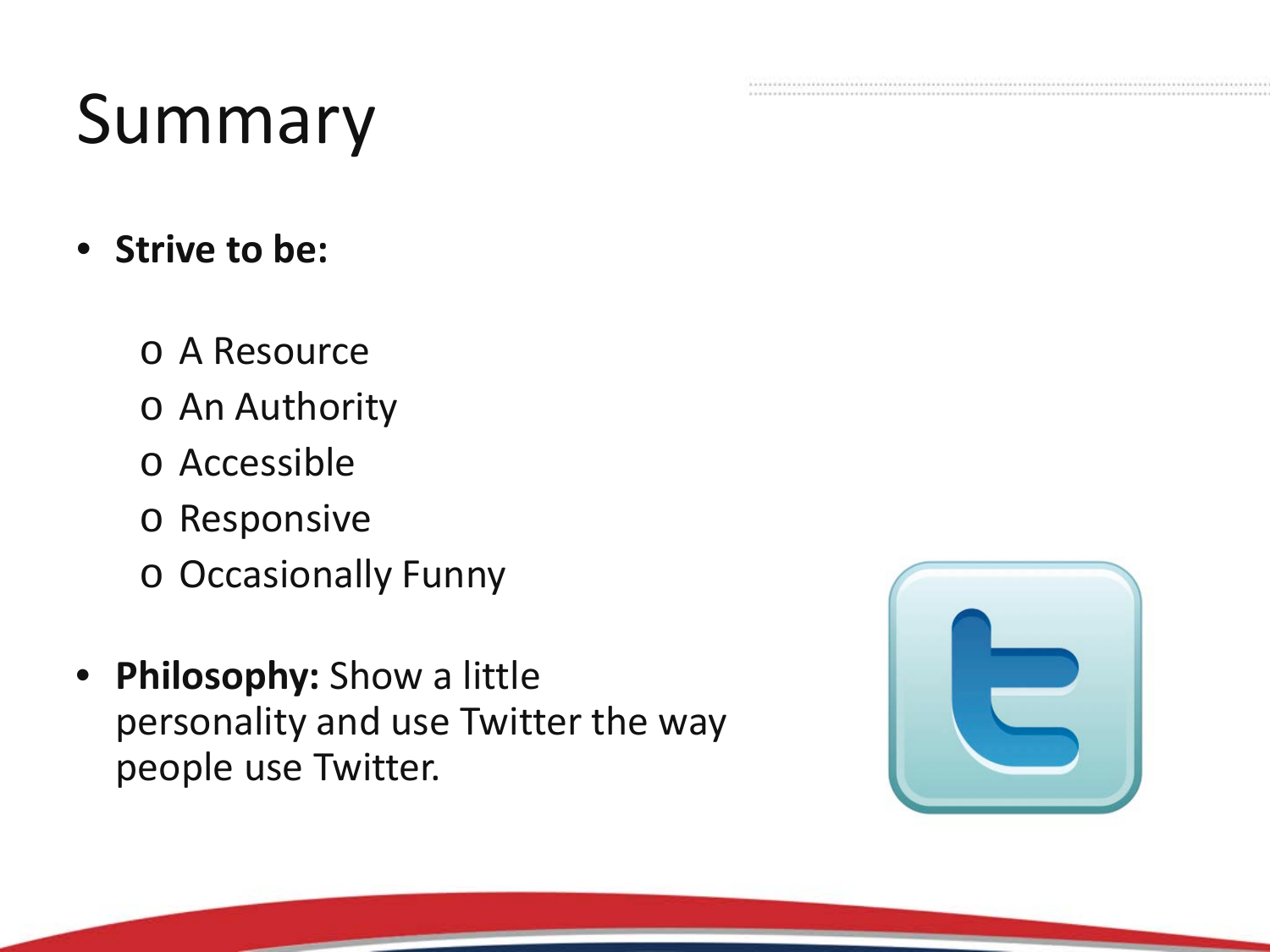## Payoff